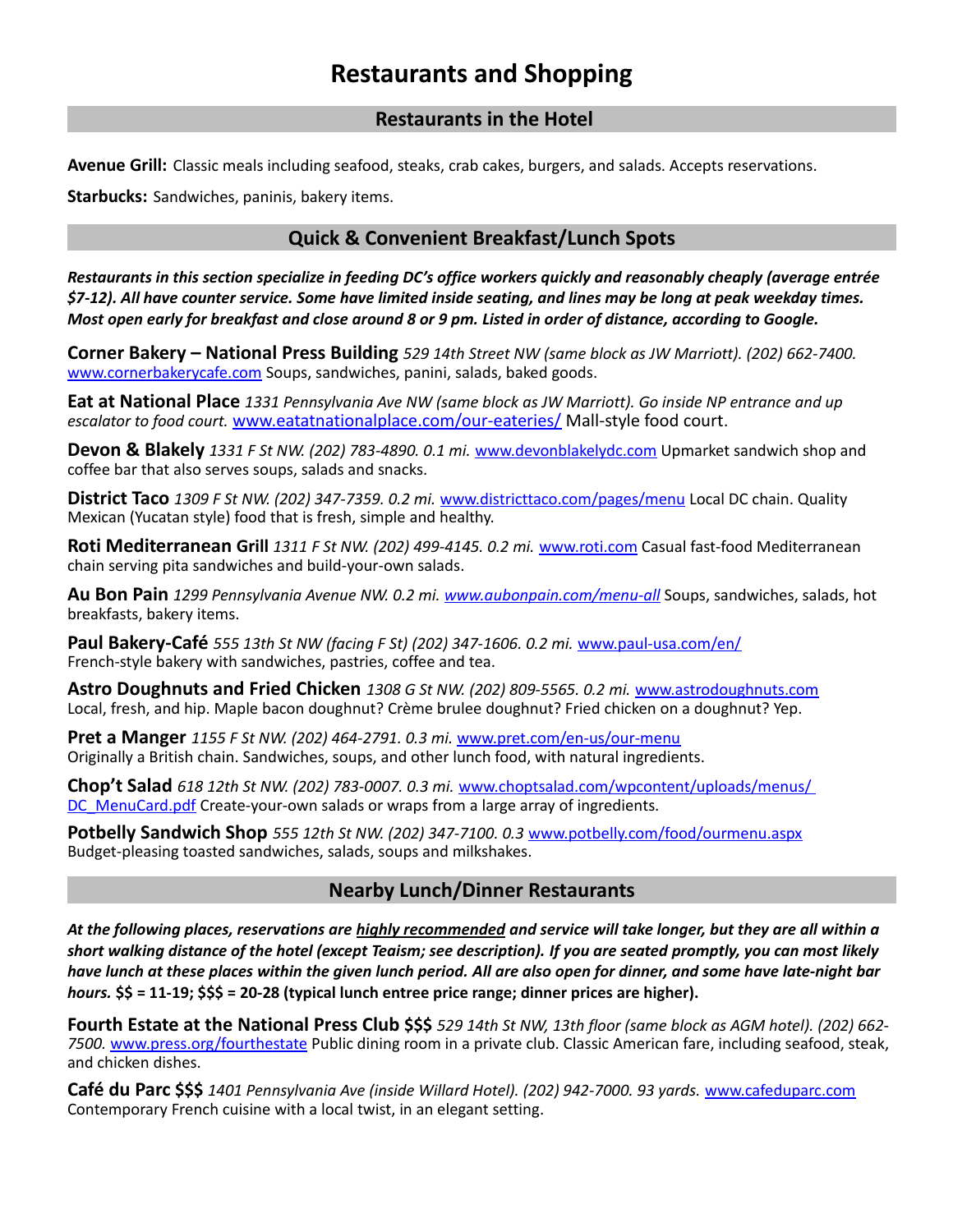**The Hamilton \$\$** *600 14th St NW. (202) 787-1000. 0.1 mi.* www.thehamiltondc.com Alexander Hamilton lends his name to this hot spot, where you can sample charcuterie and cheeses, order from the extensive sushi menu, or enjoy a milkshake (with or without alcohol) and a burger (with grass-fed Virginia beef). Great for drinks and appetizers.

**MXDC Cocina Mexicana \$\$** *600 14th St NW. (202) 393-1900. 0.1 mi.* [www.mxdcrestaurant.com](http://www.mxdcrestaurant.com/) Small plates, entrees, and family-style dishes represent a modern take on traditional foods from various regions of Mexico.

**Old Ebbitt Grill \$\$** *675 15th St NW. (202) 347-4800. 0.2 mi.* [www.ebbitt.com/about](http://www.ebbitt.com/about) Iconic DC restaurant opened in 1856. Serves pasta, crab cakes, oysters, entrée salads, sandwiches, and more. Contains four full-service bars. Good place to spot politicians, journalists, and quirky art and artifacts, including Teddy Roosevelt's walrus head.

**Boss Shepherd's Restaurant \$\$\$** *513 13th St NW. (202) 347-2677. 0.2 mi.* [www.boss-shepherds.com](http://www.boss-shepherds.com/) Southern-inspired rustic classics, using farm-to-table ingredients. Sandwiches, pasta, meat, and fish dishes.

**Del Frisco's Grille \$\$** *1201 Pennsylvania Ave NW. (202) 450-4686. 0.2 mi.* [www.delfriscosgrille.com/washington-dc](http://www.delfriscosgrille.com/washington-dc) Chophouse chain serving steak, seafood, sandwiches, and cocktails.

**Elephant & Castle \$\$** *1201 Pennsylvania Ave NW. (202) 347-7707. 0.2 mi. [www.elephantcastle.com/dc\\_penn](http://www.elephantcastle.com/dc_penn)* British-pub-inspired casual chain, serving fish and chips and American classics.

**Teaism \$\$** *Corner of 8th and D Sts, NW. (202) 638-6010. 0.6 mi.<https://www.teaism.com/restaurant-details-40.html>* In addition to tea, bakery items, and excellent breakfasts (e.g., French toast with stewed apples), Teaism offers many Asian-inspired entrees, including bento boxes. Relax beside the koi pond downstairs. Has counter service, doesn't accept reservations (except for full afternoon tea), but it's in this section due to distance from the hotel.

#### **Memorable Dinner Restaurants**

*At the following restaurants, the location and/or typical time to complete a meal mean they are not ideal for lunch, but they are recommended choices for a memorable dinner. Reservations are highly recommended.*  **\$\$ = 15-24; \$\$\$ = 25-34; \$\$\$\$ = 35 & up (typical dinner entrée price range)**

**Occidental Grill & Seafood \$\$\$** *1475 Pennsylvania Ave NW. (202) 783-1475. 0.1 mi. [www.occidentaldc.com](http://www.occidentaldc.com/)* Celebrating its 110th anniversary, the Occidental is a DC landmark, its walls lined with historic photos of statesmen/ women and other notables. Offers an innovative take on American cuisine, gracious service, and an elegant setting.

**Oceanaire Seafood Room \$\$\$** *1201 F St NW. (202)347-2277. 0.3 mi. [http://www.theoceanaire.com](http://www.theoceanaire.com/)* Serving the freshest seafood, the menu changes daily. Cooking focuses on simplicity, seasonality, and regional inspirations.

**Co Co. Sala \$\$** *929 F St NW. (202) 347-4265. 0.5 mi. [www.cocosala.com](http://www.cocosala.com/)* A chocolate-themed restaurant, lounge, and boutique. A unique and appealing menu of food and beverages with chocolate as an ingredient in many of its offerings, both savory and sweet – surprising and delicious! Artisan chocolates on dessert menu and in adjacent boutique.

**701 \$\$\$** *701 Pennsylvania Ave NW. (202) 393-0701. 0.6 mi. [www.701restaurant.com](http://www.701restaurant.com/)* In a private club-like atmosphere, 701 offers an inventive approach to contemporary American cuisine. Excellent cocktails, live music Thursday and Friday evenings. Sit at the bar, or relax in white-tablecloth elegance.

**The Oval Room \$\$\$** *800 Connecticut Ave NW. (202) 463-8700 0.6 mi. [www.ovalroom.com](http://www.ovalroom.com/)* Named for the office of the same geometric shape, this is an elegant and formal restaurant serving modern American cuisine with Mediterranean influences. Relax amid interesting artwork at tables spaced well apart—unusual in this area.

**DBGB \$\$\$** *931 H St NW. (202) 695-7660. 0.6 mi. [www.dbgb.com](http://www.dbgb.com/)* Local celebrity chef Daniel Boulud offers a fresh take on the classic French brasserie. Although it is considered one of DC's hottest spots, DBGB is quiet enough for civilized conversation and offers excellent service. The dessert menu includes Baked Alaska.

**Jaleo \$\$** *480 7th St NW. (202) 628-7949. 0.6 mi.<http://www.jaleo.com/dc>* One of José Andres's restaurants, and justly famous. Lively (noisy) when busy, but fun for groups sharing the excellent tapas and wonderful sangria. Don't miss the little peppers stuffed with mushrooms.

**Rasika \$\$\$** *633 D St, NW. (202) 637-1222 0.7 mi. [www.rasikarestaurant.com/pennquarter](http://www.rasikarestaurant.com/pennquarter)* On everyone's list of favorites (e.g., Zagat Top 20 in U.S.) is Rasika, with modern, sophisticated Indian cuisine served in rooms with beautiful Indian artwork. Wine list created to pair well with Indian foods. Rasika's sister restaurant, **Rasika West End** (1190 New Hampshire Ave NW. (202) 466-2500. 1.5 mi *[www.rasikarestaurant.com/westend](http://www.rasikarestaurant.com/westend/)*), is also well regarded, with an inviting menu of small plates and entrees (not a duplicate of the original Rasika's menu).

**Oyamel \$\$** *401 7th St NW. (202) 628-1005. 0.8 mi. http://www.oyamel.com* José Andres's lively dining room featuring Mexican small plates, ceviches, and tacos, plus unique margaritas, and an impressive array of wines and tequilas.